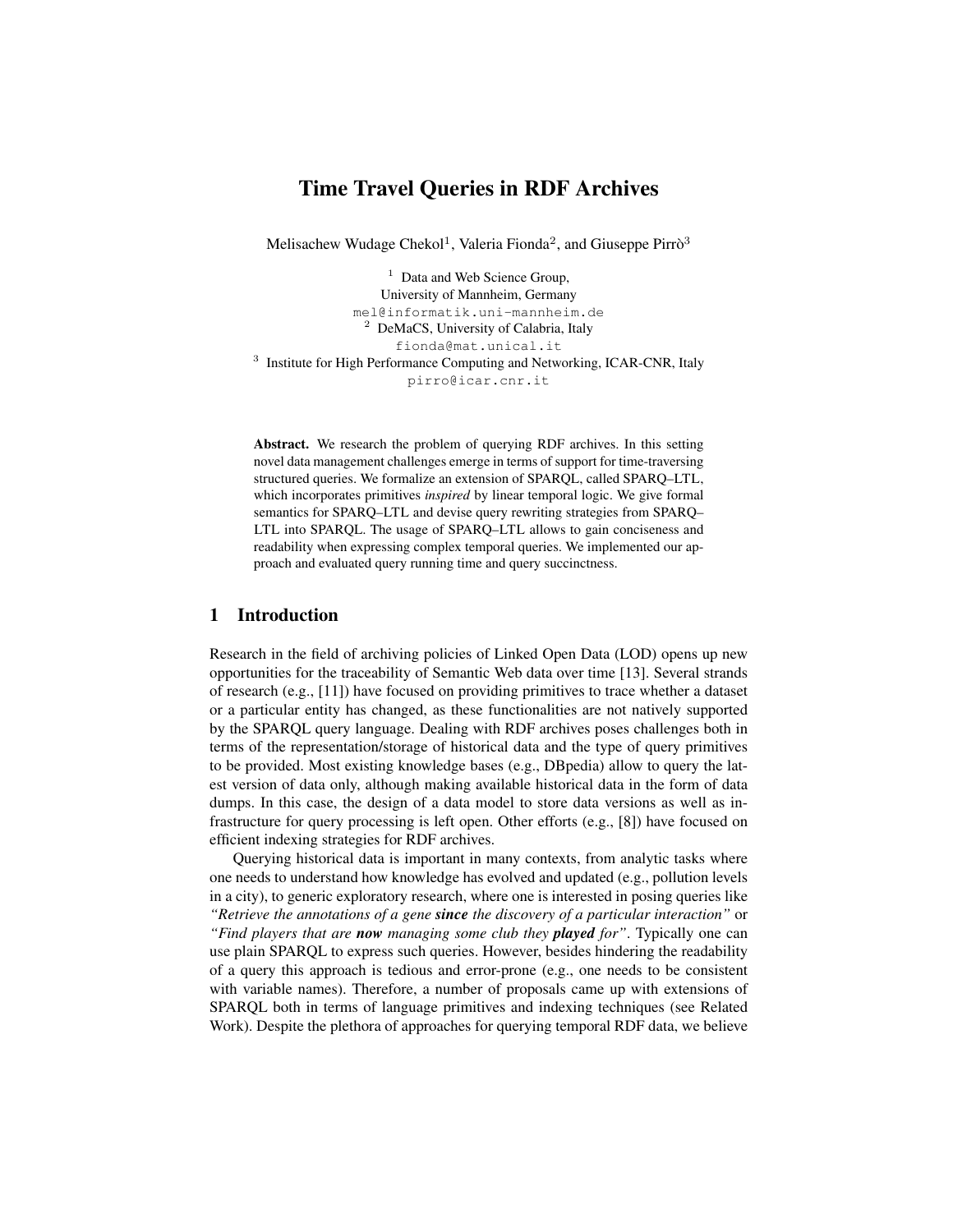that, especially for the case of RDF archives, having a simple approach that neither require to setup complex processing infrastructures nor to learn complex temporal languages can be useful. Therefore, the tenet of this paper is to study *how to facilitate querying historical RDF data on existing SPARQL processors*.

We formalize a powerful extension of SPARQL called SPARQ–LTL, which allows to use a variety of temporal operators inspired by Linear Temporal Logics (LTL) [9] (e.g., SINCE, NEXT, PREVIOUS). As we will show, SPARQ–LTL allows to write concise readable temporal queries in a simple way. In particular, in SPARQ–LTL the relationships between time points are implicit and transparent to the user. To evaluate SPARQ–LTL queries we devise a translation from SPARQ–LTL to SPARQL that allows to readily use our machineries in an elegant and non-intrusive way on existing SPARQL processors.

SPARQ–LTL by Example. We now provide some examples of SPARQ–LTL queries.

*Example 1. Select footballers who played at least twice for the same club*.

```
SELECT ?person WHERE {
EVENTUALLY{
   ?person :occupation :football_player .
   ?person :member_of_team ?club .
   NEXT { EVENTUALLY {
     ?person :member_of_team ?club .
   }}
 } }
```
The SPARQ–LTL query expressing the example makes usage of the EVENTUALLY and NEXT temporal operators. EVENTUALLY checks that eventually (along the whole time line) one has to be a football player, playing for some club (a binding of the variable ?club). After identifying the timepoint (data version) where the first part of the query has a solution, the usage of NEXT, by moving at the next point in the timeline, checks again the same condition. As an example, M. Hughes played for Manchester United both in 1980-86 and 1988-95. Note that the management of timepoints is completely transparent to the user. We now give another example of SPARQ–LTL along with its translation into SPARQL. We assume each historical data version (e.g., DBpedia dump) to be stored in a separate named graph.

*Example 2. Find the name of the coach of the Italian national football team after the sacking of Cesare Prandelli*.

| <b>SPARO-LTL</b>                                                                                                                                           | <b>Translation into SPAROL</b>                                                                                                                                                                                                                                                                                                                                                                                                                                                    |
|------------------------------------------------------------------------------------------------------------------------------------------------------------|-----------------------------------------------------------------------------------------------------------------------------------------------------------------------------------------------------------------------------------------------------------------------------------------------------------------------------------------------------------------------------------------------------------------------------------------------------------------------------------|
| SELECT ?n WHERE {<br>PAST {<br>dbp:Italy dbpo:coach<br>dbp:Cesare Prandelli.<br>NEXT {<br>dbp:Italy dbpo:coach ?n.<br>FILTER<br>(?n!=dbp:Cesare Prandelli) | SELECT ?n WHERE {<br>{GRAPH <http: data="" v5=""> {<br/>dbp:Italy dbpo:coach dbp:Cesare_Prandelli.<br/>GRAPH <http: data="" v6=""> {<br/>dbp:Italy dbpo:coach ?n.<br/><math>FILTER(?n := dbp: Cesare Prandelli)</math><br/><math>\}</math> } UNION  UNION{<br/>GRAPH <http: data="" v1=""> {<br/>dbp:Italy dbpo:coach dbp:Cesare Prandelli.<br/>GRAPH <http: data="" v2=""> {<br/>dbp:Italy dbpo:coach ?n.<br/>FILTER(?n != dbp:Cesare Prandelli)</http:></http:></http:></http:> |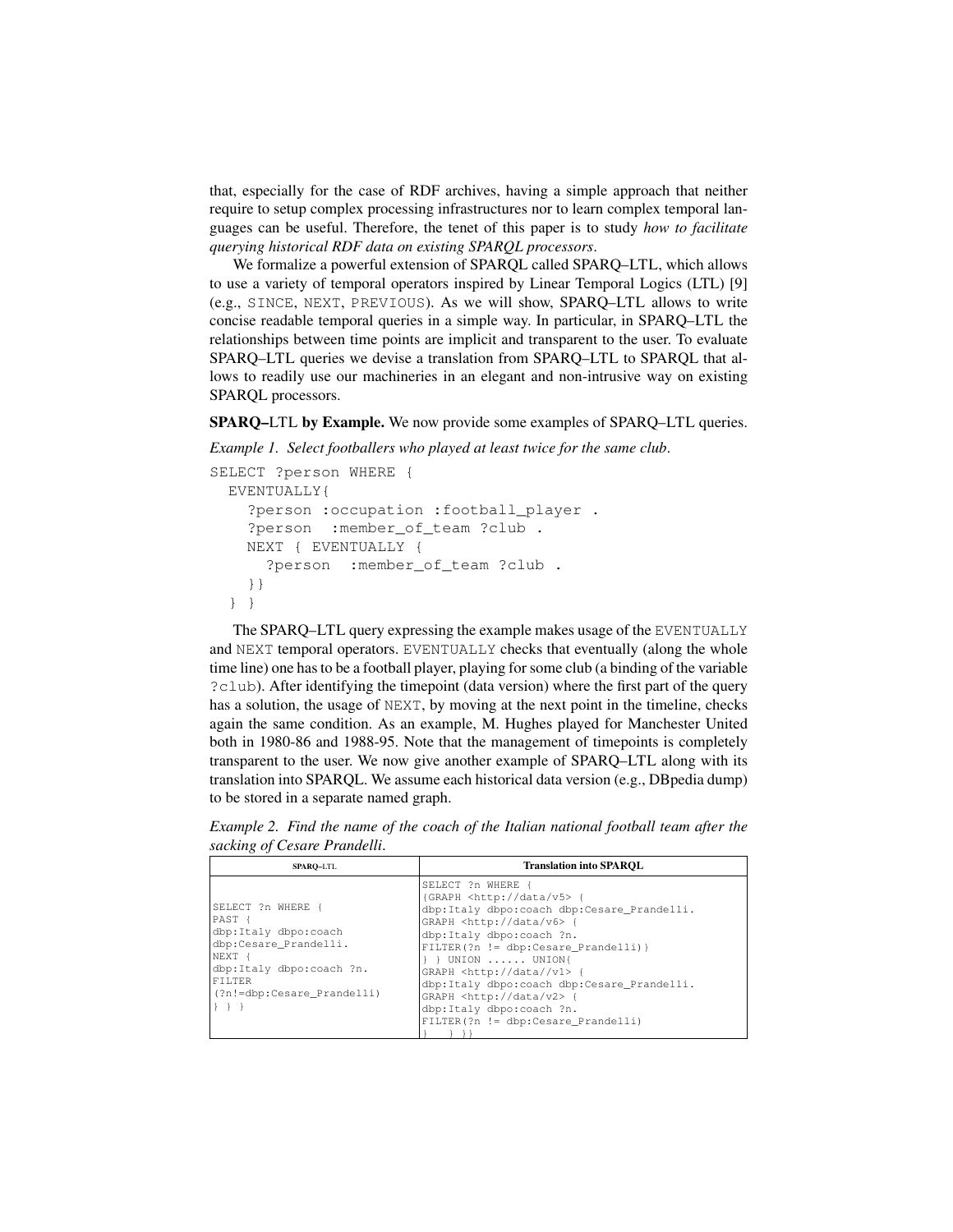The previous SPARQ–LTL query makes usage of PAST to find when (in which version) C. Prandelli was the coach. Then, via the nested NEXT operator executes the innermost part of the query looking for the Italian football team coach in the subsequent version. Assuming to have 6 versions of the data it can be noted that PAST makes usage of UNION queries over each of the 6 versions  $v_i$ , with  $i \in \{1, ..., 6\}$ , (since the starting version is the current one, i.e.,  $v_6$ ); then, for each  $v_i$ , NEXT checks in version  $v_{i+1}$  (via a FILTER) that the coach changed — actually, note that the evaluation of PAST can transparently start from the version  $v_5$  since version  $v_6$  does not have a NEXT version. The advantage of using SPARQ–LTL can be noted both in terms of succinctness (the SPARQ–LTL query has ∼140 characters while the complete translation ∼600) and readability. We formalize the translation in Section 3.3.

Contributions and Outline. We make the following main contributions: (i) a formalization of SPARQ–LTL, a temporal extensions of SPARQL that offers a concise and readable syntax for temporal queries; (ii) a formal semantics; (iii) a translation from SPARQ–LTL into SPARQL; (iv) an experimental evaluation along with an analysis of the succinctness of SPARQ–LTL queries.

### 2 Preliminaries

This section provides some background about the machineries used in this paper.

#### 2.1 RDF and SPARQL

An RDF triple<sup>4</sup> is a tuple of the form  $\langle s, p, o \rangle \in I \times I \times I \cup L$ , where I (IRIs) and L (literals) are countably infinite sets. An RDF graph  $G$  is a set of triples. To query RDF data, a standard query language, called SPARQL, has been defined. The semantics of a SPARQL query is defined in terms of solution mappings. A (solution) mapping  $\mu$  is a partial function  $\mu: \mathcal{V} \to \mathbf{I} \cup \mathbf{L}$ . Two mappings, say  $\mu_1$  and  $\mu_2$ , are *compatible* (resp., not compatible), denoted by  $\mu_1 \cong \mu_2$  (resp.,  $\mu_1 \ncong \mu_2$ ), if  $\mu_1$  $(?v) = \mu_2$  $(?v)$  holds (resp., does not hold) for all variables  $?v \in (\text{dom}(\mu_1) \cap \text{dom}(\mu_2))$ . If  $\mu_1 \cong \mu_2$  then  $\mu_1 \cup \mu_2$  denotes the mapping obtained by extending  $\mu_1$  according to  $\mu_2$  on all variables in  $\text{dom}(\mu_2) \cdot \text{dom}(\mu_1)$ . This allows for defining the join, union, difference, and left outer join operations between two sets of mappings  $M_1$ , and  $M_2$  as shown below:

$$
M_1 \bowtie M_2 = \{ \mu_1 \cup \mu_2 \mid \mu_1 \in M_1, \mu_2 \in M_2 \text{ and } \mu_1 \cong \mu_2 \}
$$
  
\n
$$
M_1 \cup M_2 = \{ \mu \mid \mu \in M_1 \text{ or } \mu \in M_2 \}
$$
  
\n
$$
M_1 \setminus M_2 = \{ \mu_1 \in M_1 \mid \forall \mu_2 \in M_2, \mu_1 \not\sim \mu_2 \}
$$
  
\n
$$
M_1 \bowtie M_2 = M_1 \bowtie M_2 \cup M_1 \setminus M_2
$$

The SPARQL semantics uses a function  $\llbracket Q \rrbracket_G$  that evaluates a query Q on a graph G and gives a multiset (bag) of mappings in the general case.

<sup>&</sup>lt;sup>4</sup>We do not consider bnodes.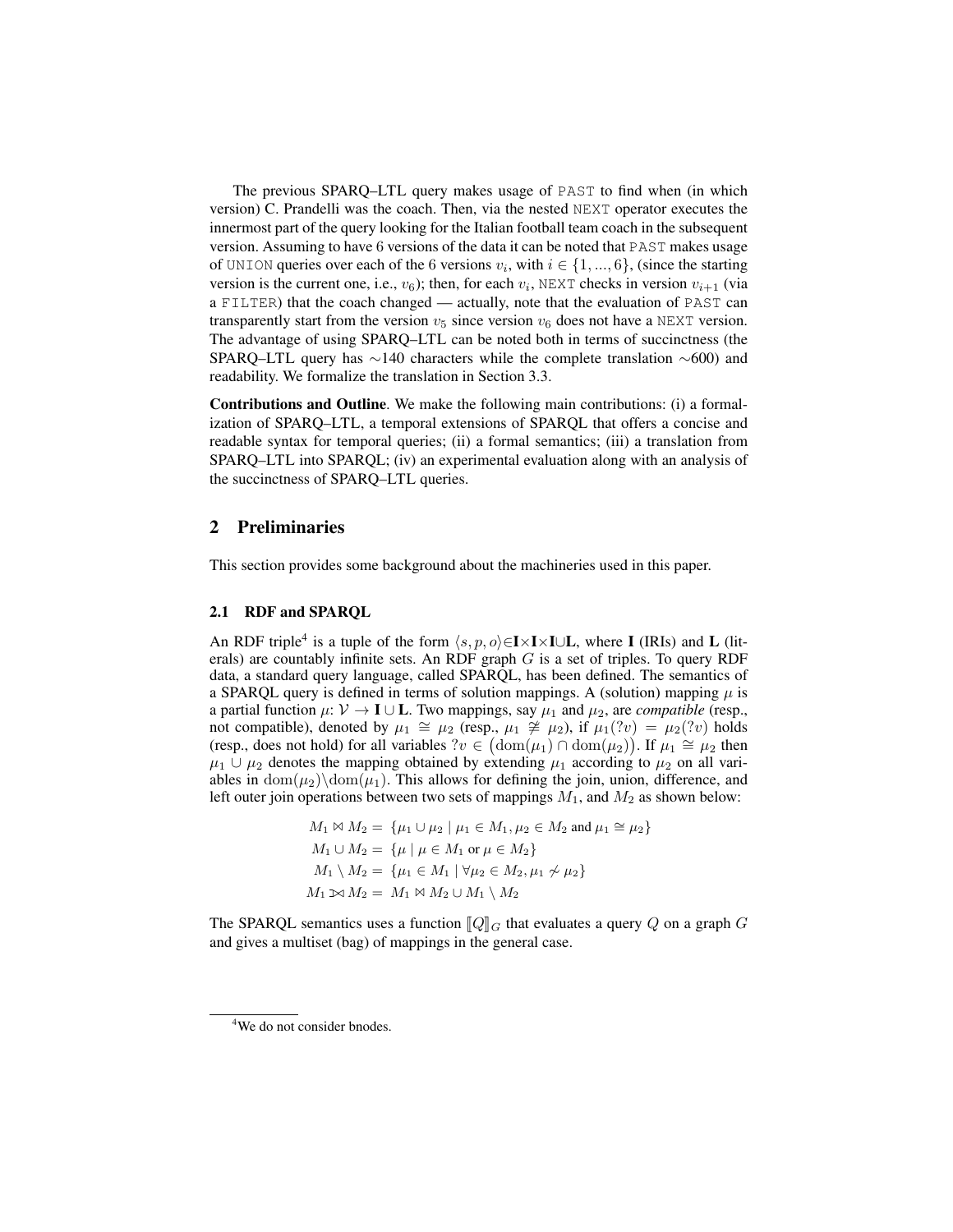#### 2.2 Linear Temporal Logic

Linear temporal logic (LTL) is an extension of modal logic to formally specify systems and reason over them; here, modalities are temporal operators relating events happening at different time instants over a linearly ordered timeline. Classically, LTL formulas are interpreted over infinite sequences of states. The  $LTL<sub>f</sub>$  variant [9, 14] considers formulas interpreted over traces of finite length. Given the fact that we *take inspiration* from LTL in the context of dynamic knowledge bases, we will focus on the  $PLTL<sub>f</sub>$ variant, which is an extension of  $LTL_f$  with past modalities [25].

 $PLTL<sub>f</sub>$  formulas are built over a set V of atomic propositional variables by using the Boolean connectives ∧, ∨, ¬ plus the *future temporal operators* X (NEXT), F (EVENTUALLY), G (ALWAYS), U (UNTIL), and the *past temporal operators* Y (PREVIOUS), P (PAST), H (ALWAYSPAST), S (SINCE). The meaning of the temporal operators is summarized in Table 1.

| $ PLTL_f$ Operator Meaning |                                                                                           |
|----------------------------|-------------------------------------------------------------------------------------------|
| X q                        | $\alpha$ has to hold in the next state                                                    |
| F q                        | $\alpha$ has to hold in some future state                                                 |
| $G_q$                      | $ q$ has to hold in the current and all future states                                     |
| $q_1 \mathsf{U} q_2$       | $q_1$ has to hold in all states in the future until there is a state in which $q_2$ holds |
| Y q                        | $q$ has to hold in the previous state                                                     |
| P q                        | $q$ has to hold in some past state                                                        |
| Hq                         | $q$ has to hold in all past states                                                        |
| $q_1$ S $q_2$              | $ q_1 $ has to hold starting from the state in the past where $q_2$ holds                 |

Table 1. Meaning of LTL temporal operators.

#### 2.3 Archiving Policies

Our main goal in this paper is to devise a temporal extension of SPARQL with particular emphasis on an easy (and intuitive) usage of temporal operators and their combinations. Our second goal is to enable querying RDF archives on *existing SPARQL processors*. In what follows we provide an overview about archiving policies for historical RDF data [11].

Independent Versions. The first approach works by keeping *independent versions* of the data. In the case of RDF this could be implemented by assuming that each data version (e.g., DBpedia dumps) is stored in a separate named graph. Consider the data taken from DBpedia reported in Fig. 1. A query ran on March 2014 and asking for the coach of the Italian football team would have returned Cesare Prandelli. The same query ran on September 2014 would have returned Antonio Conte. Query infrastructures allowing to query the latest version of the data, miss the flow of updates. As an example it would *not* be possible to ask queries like *"Find players since C. Prandelli was the coach"*. A simple way to represent historical RDF data using versioning is via RDF quads. An RDF quad (for simplicity, we omit bnodes) is a tuple of the form  $\langle s, p, o, c \rangle \in I \times I \times (I \cup L) \times$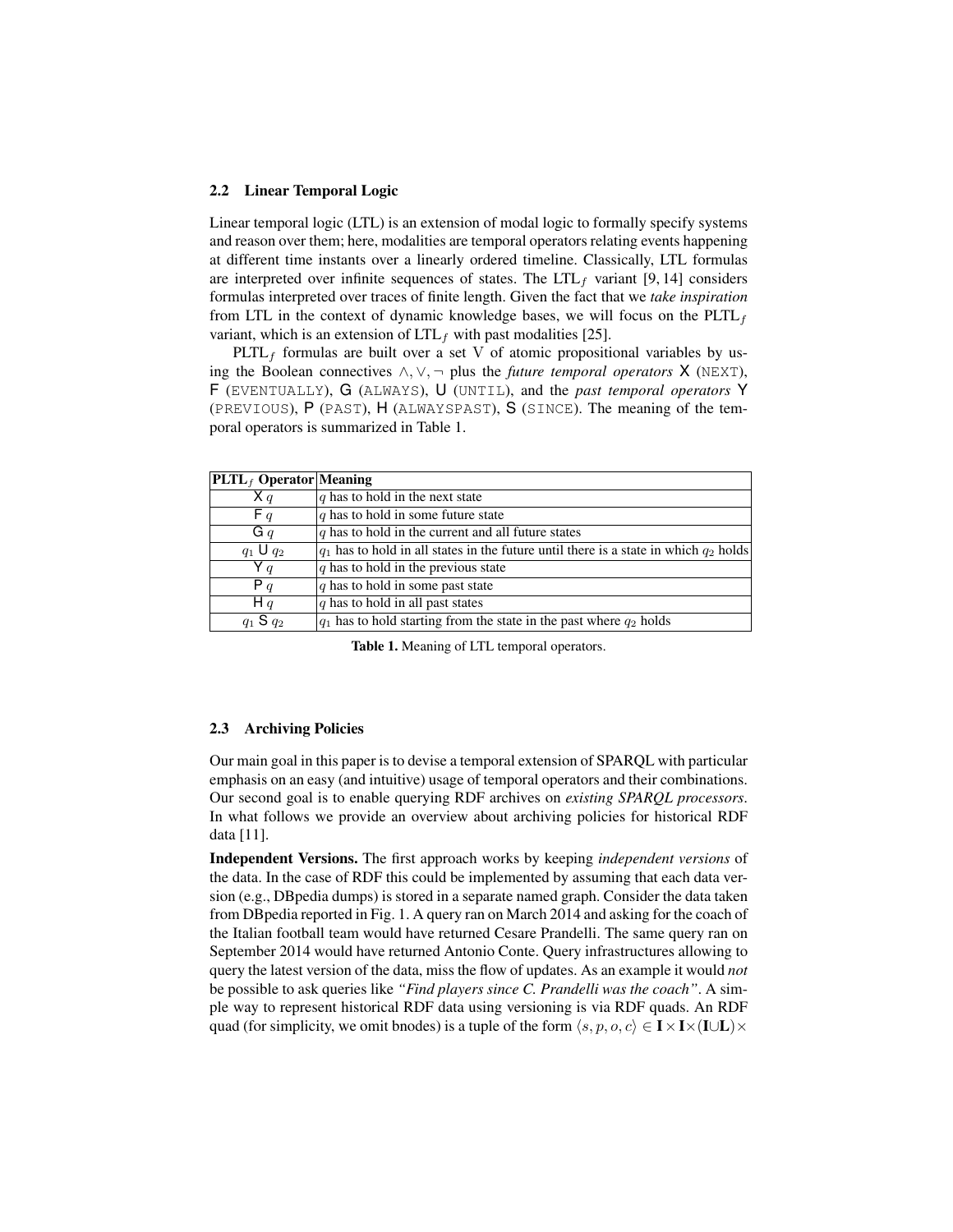I, where the fourth element of the quad represents the *named graph* to which the triple belongs<sup>5</sup>. Hence, quads that differ for the fourth element only (e.g., white (uncolored) triples in Fig. 1), represent the fact that a triple is present in different versions.



Fig. 1. An excerpt of evolving data from DBpedia.

Tracking the changes. This approach is based on the computation (and storing) of updates or differences (deltas) between versions. It requires additional computational costs for delta propagation which may affect version-focused retrieving operations.

Timestamps. In this case each RDF triple is annotated with its temporal validity. From a practical point of view, there are two main approaches: (i) compression techniques e.g. using selfindexes or delta compression in B+Trees (e.g., [17]); (ii) annotate triples (with time information) only when they are added or deleted.

In this paper we consider the independent versions model to describe our SPARQ– LTL language. Nevertheless, SPARQ–LTL can be also used (with minor changes) with the other archiving models (see Section 6).

### 3 The SPARQ–LTL Language

We are now ready to introduce SPARQ–LTL, a general language that offers a concise syntax for the writing of temporal queries. We first discuss SPARQ–LTL syntax, then its formal semantics<sup>6</sup> and finally the translation of SPARQ-LTL queries into SPARQL.

#### 3.1 Syntax

Let  $V$  be a set of variables. The syntax of SPARQ–LTL query patterns (QP) is shown in Fig. 2. The language extends SPARQL with constructs *inspired by* the temporal operators of Linear Temporal Logic (LTL) as described in Table 1. In SPARQ–LTL the

<sup>&</sup>lt;sup>5</sup>For instance, the date in which a version is created

<sup>&</sup>lt;sup>6</sup>For the sake of readability we focus on set semantics.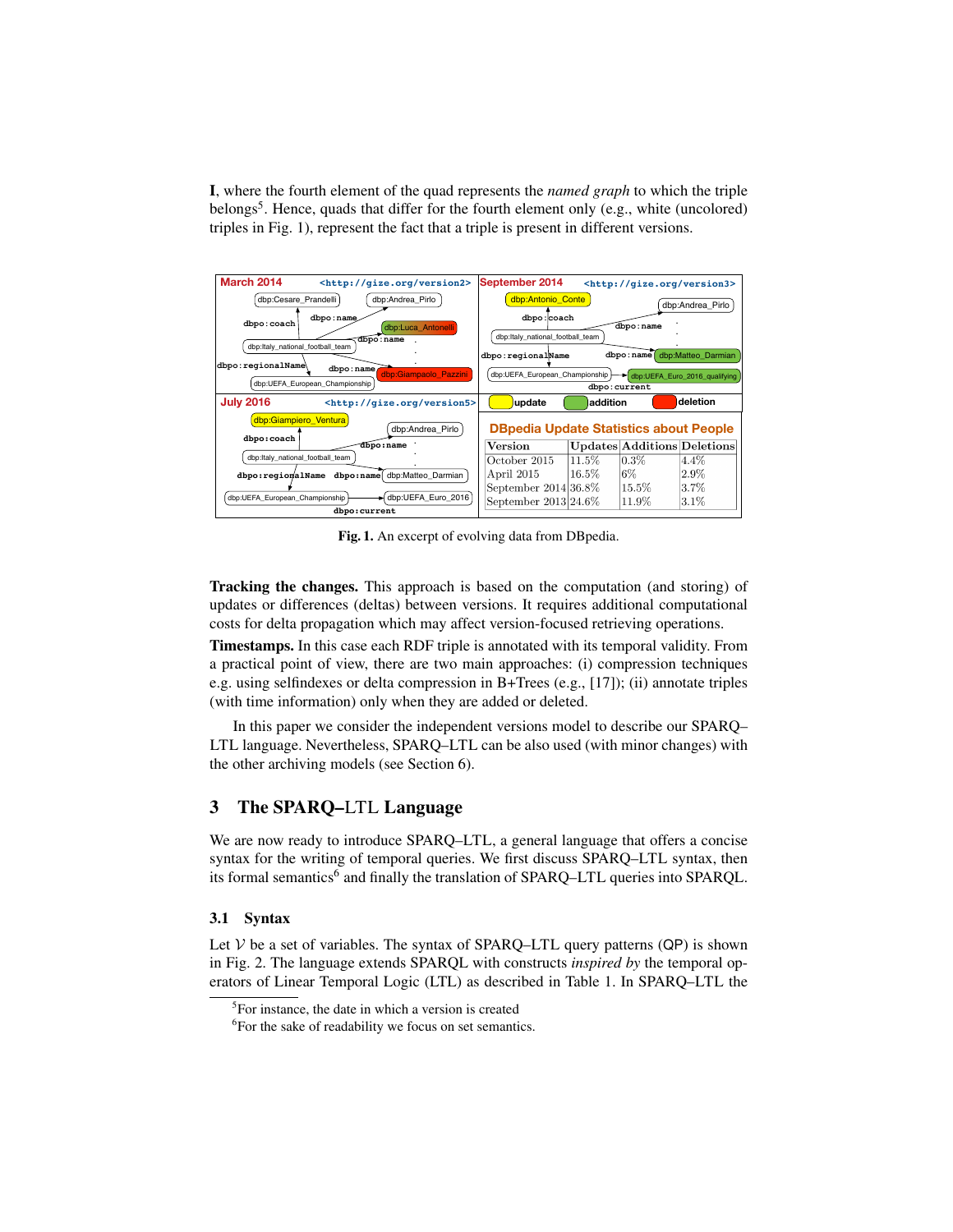complete name of the temporal constructs can be used, e.g. one can write ALWAYS instead of G or ALWAYSPAST instead of H.

QP ::= SPARQL operators  $t = (I \cup \mathcal{V}) \times (I \cup \mathcal{V}) \times (I \cup L \cup \mathcal{V}) | QP_1$  and  $QP_2 | QP_1$  union  ${QP_2} |$  ${QP_1}$  minus  ${QP_2}$  |  ${QP_1}$  opt  ${QP_2}$  |  ${QP}$  filter  ${R}$  | Graph  $I \cup V$   ${QP}$  |

Temporal operators  $X{QP}$  | F{QP} | G{QP} | {QP<sub>1</sub>} U {QP<sub>2</sub>} |  $Y{QP}$  |  $P{QP}$  |  $H{QP}$  |  ${QP_1}$  S  ${QP_2}$ 

Fig. 2. Syntax of SPARQ–LTL.

### 3.2 Semantics

The formal semantics of SPARQ–LTL is shown in Table 2; rules in the top part define the semantics of (standard) SPARQL operators (we focus on set semantics for sake of exposition), while the semantics of the temporal constructs is defined in the bottom part.

|                                              | $[[t]]_{G_i} = {\mu   dom(\mu) = var(t) \text{ and } \mu(t) \in G_i}$                                                                                                                                                              |
|----------------------------------------------|------------------------------------------------------------------------------------------------------------------------------------------------------------------------------------------------------------------------------------|
|                                              | $[ q_1 \text{ AND } q_2 ]_{G_i} = \{ \mu \mid \mu \in [ q_1 ]_{G_i} \bowtie [ q_2 ]_{G_i} \}$                                                                                                                                      |
|                                              | $[\![q_1 \cup N \cup N] \, q_2]\!]_{G_i} = \{ \mu \mid \mu \in [\![q_1]\!]_{G_i} \cup [\![q_2]\!]_{G_i} \}$                                                                                                                        |
|                                              | $[ q_1 \text{ MINUS } q_2 ]  _{G_i} = { \mu   \mu \in [q_1]  _{G_i} \setminus [q_2]  _{G_i} }$                                                                                                                                     |
|                                              | $[ q_1 \text{ OPT } q_2 ]  _{G_i} = \{ \mu \mid \mu \in [ q_1 ]  _{G_i} \bowtie [ q_2 ]  _{G_i} \}$                                                                                                                                |
|                                              | $[\![q \text{ FILTER} \{R\}]\!]_{G_i} = \{\mu \mid \mu \in [\![q]\!]_{G_i} \text{ and } \text{eval} \left(\mu, R\right) = \text{true}\}$                                                                                           |
|                                              | $\ \Theta$ GRAPH u $\{q\}\  = \{\mu \mid \mu \in \ q\ _{G_{\mu}}\}$                                                                                                                                                                |
|                                              |                                                                                                                                                                                                                                    |
| $[\![X \, q]\!]_{G_i} = [\![q]\!]_{G_{i+1}}$ |                                                                                                                                                                                                                                    |
|                                              | $[\![\mathsf{F}\, q]\!]_{G_i} = \bigcup_{i \leq j < n} [\![q]\!]_{G_j}$                                                                                                                                                            |
|                                              | $[\![G\,q]\!]_{G_i} = \{ \mu : \mu \in [\![q]\!]_{G_i} \bowtie [\![q]\!]_{G_{i+1}} \bowtie  \bowtie [\![q]\!]_{G_n} \}$                                                                                                            |
|                                              | $[\![\,q_1 \mathrel{\mathsf{U}} q_2 ]\!]_{G_i} \;\; = \;\; \bigcup\nolimits_{i \leq j < n} \{ \mu_1 \mathrel{\mathsf{M}} \mu_2 \mid \mu_2 \in [\![q_2]\!]_{G_j} \text{ and } \mu_1 \in [\![q_1]\!]_{G_k}, \forall i \leq k < j \}$ |
|                                              | $[\![\mathsf{Y} \, q]\!]_{G_i} = [\![q]\!]_{G_{i-1}}$                                                                                                                                                                              |
|                                              | $[\mathbb{P} q]_{G_i} = \bigcup_{0 \leq j \leq i} [q]_{G_j}$                                                                                                                                                                       |
|                                              | $[\![\mathsf{H} \, q]\!]_{G_i} = \{ \mu : \mu \in [\![q]\!]_{G_i} \bowtie [\![q]\!]_{G_{i-1}} \bowtie  \bowtie [\![q]\!]_{G_0} \}$                                                                                                 |
|                                              | $[\![\,q_1\;{\sf S}\;q_2]\!]_{G_i} \ \ = \ \ \bigcup_{0\leq j\leq i}\{\mu_1\bowtie \mu_2\mid \mu_2\in [\![q_2]\!]_{G_j} \text{ and } \mu_1\in [\![q_1]\!]_{G_k}, \forall j$                                                        |

Table 2. Semantics for SPARQ–LTL

The evaluation function  $\llbracket \cdot \rrbracket$  requires a graph  $G_i$  (encoding a version of the data) for all rules but those (last two in the top part) that actually allow to evaluate the query on a specific graph. By default the evaluation starts from the current version. The result of a query is a set of mappings that are retrieved by looking into a particular (set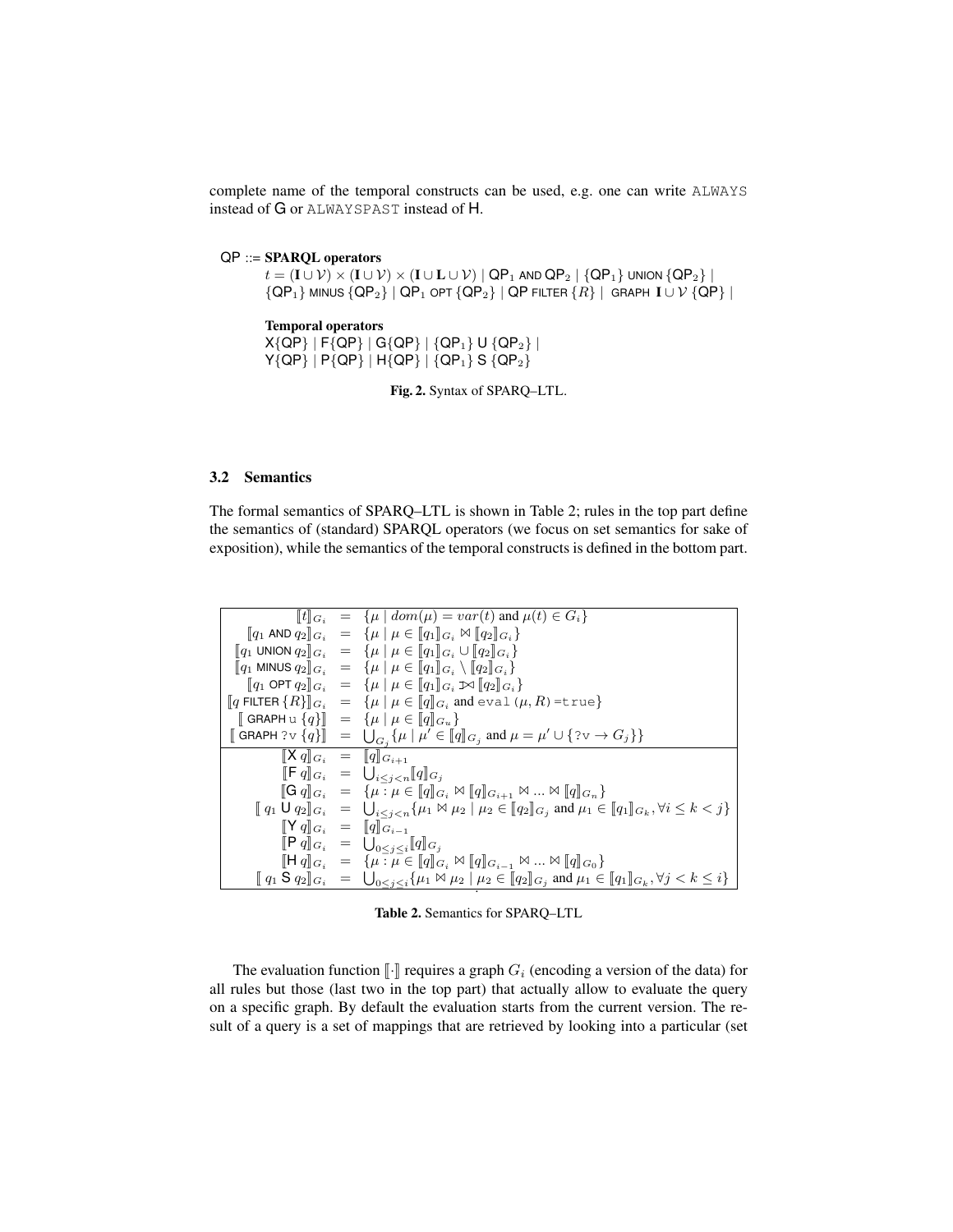of) data version(s) as dictated by the temporal constructs. To define the semantics of temporal operators in SPARQ–LTL we took inspiration from the semantics of LTL [9]. Indeed, the result of a SPARQ–LTL query evaluated in a specific version corresponds to the evaluation of the temporal sub-queries in versions that follow (for *future* operators) or precede (for *past* operators) the given query. For instance, the evaluation of the query pattern EVENTUALLY(F) ${q}$  in the version  $G_i$ , corresponds to the set of mappings obtained by evaluating  $q$  in all versions following  $G_i$ . On the other hand, evaluating ALWAYSPAST(H) ${q}$  would return the common set of mappings that are given by evaluating  $q$  in all the versions preceding  $G_i$ .

### 3.3 Translation into SPARQL

SPARQ–LTL allows to express complex temporal queries in a concise way by incorporating constructs inspired by LTL allowing to capture a variety of temporal aspects both involving the past and the future. The second goal of this paper is to make SPARQ– LTL available into existing SPARQL processors. To fulfill this goal we now discuss a translation procedure from SPARQ–LTL queries into SPARQL queries.

The translation of SPARQ–LTL is outlined in Table 3. The (recursive) translation function  $\theta(q, i)$ , given a SPARQ–LTL query q and a graph version i produces a SPARQL query by translating the temporal operators via a (set of) pattern(s) evaluated on named graphs (via the SPARQL GRAPH operator) maintaining data versions. The SPARQL query is generated by applying recursively the translation function  $\theta$  to the sub-queries. We give an additional example by considering data versions (stored in separate named graphs) where dbp: INFT is a shorthand for dbp: Italy\_national\_ football\_team.

*Example 3. Select players who are playing in the Italian national football team under the current coach and that have played under at least one different coach in the past*.

| <b>SPARO-LTL</b>                                                                                                                                                      | <b>Translation into SPAROL</b>                                                                                                                                                                                                                                                                                                                                                                                                                                                                                                                                                                                                                                                                                                                                                                                 |
|-----------------------------------------------------------------------------------------------------------------------------------------------------------------------|----------------------------------------------------------------------------------------------------------------------------------------------------------------------------------------------------------------------------------------------------------------------------------------------------------------------------------------------------------------------------------------------------------------------------------------------------------------------------------------------------------------------------------------------------------------------------------------------------------------------------------------------------------------------------------------------------------------------------------------------------------------------------------------------------------------|
| SELECT ?p WHERE {<br>dbp:INFT dbpo:name ?p.<br>dbp:INFT dbpo:coach ?c1.<br>PAST{<br>dbp:INFT dbpo:name ?p.<br>dbp:INFT dbpo:coach ?c2.<br>FILTER $(?c1!=?c2)$<br>$\}$ | SELECT ?p WHERE {<br>dbp:INFT dbpo:name ?p.<br>dbp:INFT dbpo:coach ?c1.<br>{GRAPH <http: qize.org="" v5=""> { dbp:INFT dbpo:name ?p.<br/>dbp:INFT dbpo:coach ?c2.<br/>FILTER <math>(?c1!=?c2)</math> } } UNION<br/>{GRAPH <http: qize.org="" v4=""> { dbp:INFT dbpo:name ?p.<br/>dbp:INFT dbpo:coach ?c2.<br/>FILTER <math>(?c1!=?c2)</math> } } UNION<br/>{GRAPH <http: qize.org="" v3=""> { dbp:INFT dbpo:name ?p.<br/>dbp:INFT dbpo:coach ?c2.<br/>FILTER <math>(?c1!=?c2)</math> } JNION<br/>{GRAPH <http: qize.org="" v2=""> { dbp:INFT dbpo:name ?p.<br/>dbp:INFT dbpo:coach ?c2.<br/>FILTER <math>(?c1!=?c2)</math> } } UNION<br/>{GRAPH <http: qize.org="" v1=""> { dbp:INFT dbpo:name ?p.<br/>dbp:INFT dbpo:coach ?c2.<br/>FILTER <math>(?c1!=?c2)</math> } }</http:></http:></http:></http:></http:> |

The SPARQL query on the right is automatically generated and can be evaluated on existing processors. Note that the translation requires to look into all previous versions.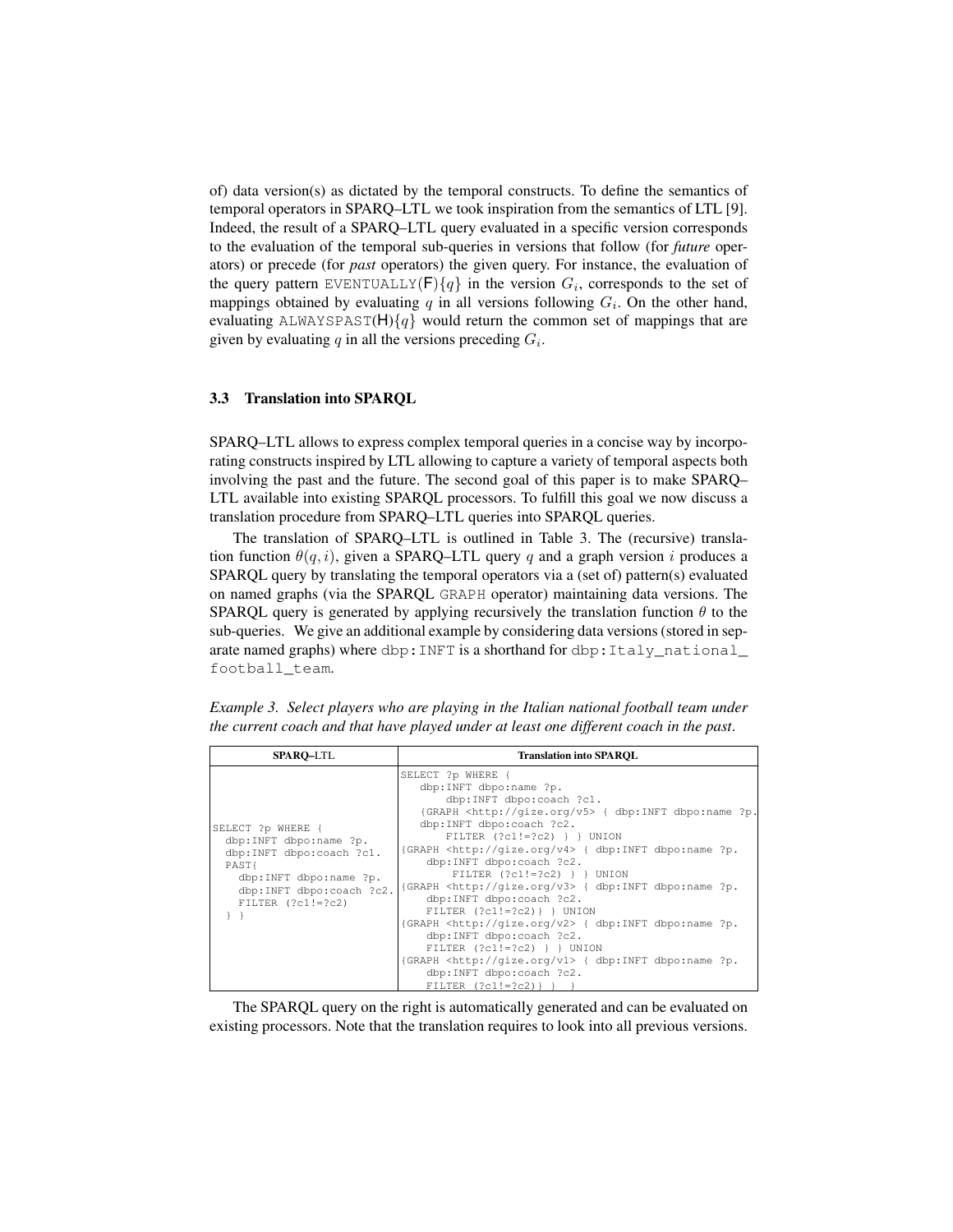| <b>SPARO-LTL</b>                                          | Rewriting                                                                                                                                                                                                                                                                                                         |
|-----------------------------------------------------------|-------------------------------------------------------------------------------------------------------------------------------------------------------------------------------------------------------------------------------------------------------------------------------------------------------------------|
| $\theta(t = \langle s, p, o \rangle, i) = t$              |                                                                                                                                                                                                                                                                                                                   |
|                                                           | $\theta(q_1 \text{ AND } q_2, i) = \theta(q_1, i) \text{ AND } \theta(q_2, i)$                                                                                                                                                                                                                                    |
|                                                           | $\theta(q_1 \text{ UNION } q_2, i) = \theta(q_1, i) \text{ UNION } \theta(q_2, i)$                                                                                                                                                                                                                                |
|                                                           | $\theta(q_1)$ MINUS $q_2, i) = \theta(q_1, i)$ MINUS $\theta(q_2, i)$                                                                                                                                                                                                                                             |
|                                                           | $\theta(q_1 \text{ OPT } q_2, i)$ = $\theta(q_1, i)$ OPT $\theta(q_2, i)$                                                                                                                                                                                                                                         |
|                                                           | $\theta(q$ FILTER $\{R\}, i) = \theta(q, i)$ FILTER $(R)$                                                                                                                                                                                                                                                         |
|                                                           | $\theta$ (GRAPH $\forall$ {q}, i) = {GRAPH $\forall$ { $\theta$ (q, v)}}                                                                                                                                                                                                                                          |
|                                                           | $\big \theta(\text{ GRAPH }:\forall\{q\},i)=\{\text{ GRAPH } \langle 0\rangle\{\theta(q,0)\}\}\ \text{bind}(0\ \text{as}\ ?\forall)\}\ \text{UNION}\ \dots\ \text{UNION}$                                                                                                                                         |
|                                                           | $\{ \text{ GRAPH } \langle n-1 \rangle \{ \theta(q,n-1) \} \text{ BIND}(n-1 \text{ AS } ?\text{v}) \}$                                                                                                                                                                                                            |
| $\vert \theta(X\{q\}, i) \vert$                           | $=$ GRAPH $\langle i+1\rangle$ { $\theta(q, i+1)$ }                                                                                                                                                                                                                                                               |
| $ \theta(\mathsf{F}{q}, i) $                              | $UNION$<br>$= \{ \text{ GRAPH } \langle i \rangle \{ \theta(q, i) \} \}$ UNION $\{ \text{GRAPH } \langle i+1 \rangle \{ \theta(q, i+1) \} \}$<br>UNION { GRAPH $(n-1)$ { $\theta(q, n-1)$ }}                                                                                                                      |
| $ \theta(\mathsf{G}{q\}, i) $                             | $=$ GRAPH $\langle i \rangle \{\theta(q, i)\}\$ GRAPH $\langle i+1 \rangle \{\theta(q, i+1)\}\dots$ GRAPH $\langle n-1 \rangle \{\theta(q, n-1)\}\$                                                                                                                                                               |
| $\theta$ ({q <sub>1</sub> }U{q <sub>2</sub> }, <i>i</i> ) | $= \{ \text{ GRAPH } \langle i \rangle \{ \theta(q_2, i) \} \}$ UNION $\{ \text{ GRAPH } \langle i+1 \rangle \{ \theta(q_2, i+1) \} \}$ GRAPH $\langle i \rangle \{ \theta(q_1, i) \} \}$<br>UNION  UNION { GRAPH $\langle n-1 \rangle$ { $\theta(q_2, n-1)$ } GRAPH $\langle i \rangle$ { $\theta(q_1, i)$ }     |
|                                                           | GRAPH $\langle n-2 \rangle$ { $\theta(q_1, n-2)$ }}                                                                                                                                                                                                                                                               |
| $\theta(Y\{q\}, i)$                                       | $=$ GRAPH $\langle i-1 \rangle \{ \theta(q, i-1) \}$                                                                                                                                                                                                                                                              |
| $ \theta(\mathsf{P}{q}, i) $                              | $=\{$ GRAPH $\langle i \rangle \{ \theta(q, i) \}$ UNION $\{$ GRAPH $\langle i-1 \rangle \{ \theta(q, i-1) \} \}$ UNION  UNION<br>{ GRAPH $\langle 0 \rangle$ { $\theta(q, 0)$ } }                                                                                                                                |
| $ \theta(\mathsf{H}{q}, i) $                              | $=$ GRAPH $\langle i \rangle \{ \theta(q, i) \}$ GRAPH $\langle i-1 \rangle \{ \theta(q, i-1) \} \dots$ GRAPH $\langle 0 \rangle \{ \theta(q, 0) \}$                                                                                                                                                              |
| $\theta({q_1}S{q_2}, i)$                                  | $= \{ \text{ GRAPH } \langle i \rangle \{ \theta(q_2, i) \} \}$ UNION $\{ \text{GRAPH } \langle i \cdot 1 \rangle \{ \theta(q_2, i \cdot 1) \}$ GRAPH $\langle i \rangle \{ \theta(q_1, i) \} \}$<br>UNION  UNION { GRAPH $\langle 0 \rangle$ { $\theta(q_2, 0)$ } GRAPH $\langle 1 \rangle$ { $\theta(q_1, 1)$ } |
|                                                           | GRAPH $\langle i \rangle \{\theta(q_1, i)\}\}$                                                                                                                                                                                                                                                                    |

**Table 3.** Translating SPARQ-LTL into SPARQL.  $\theta(q, i)$  is the translation function where q is a query pattern and  $i$  is the  $i$ -th version. Each version is stored in a separate named graph. GRAPH $\langle 0 \rangle$  denotes the oldest version whereas GRAPH $\langle n - 1 \rangle$  the newest.

## 4 Related Work

In databases, there exists a vast body of literature on temporal relational databases for developing temporal data models and query languages (cf. the survey [30]). The most prominent query language for temporal databases is TSQL2 [33]. TSQL2 is not a part of the standard SQL, however, the latest standard (SQL:2011) supports the valid (viz. application time) and transaction time models [35].

In the Semantic Web, the introduction of time into RDF has been studied almost one decade ago [22]. Gutierrez et al. [22] studied fundamental problems of temporal RDF graphs such as entailment and outlined a query language allowing to express queries making usage of intervals. Along these lines several other extensions of SPARQL such as τ -SPARQL [34], T-SPARQL [18], tRDF [32] and RDF-TX [17] have been proposed.  $\tau$ -SPARQL extends SPARQL query patterns with two variables ?s and ?e to bind the start time and end time of temporal RDF triples and express temporal queries. The evaluation is done by rewriting  $\tau$ -SPARQL queries into standard SPARQL queries. T-SPARQL leverages a multi-temporal RDF model where each RDF triple is annotated with a temporal element that represents a set of temporal intervals. T-SPARQL is based on TSQL2 (temporal SQL). The tRDF system builds upon the Gutierrez et al. [22] tem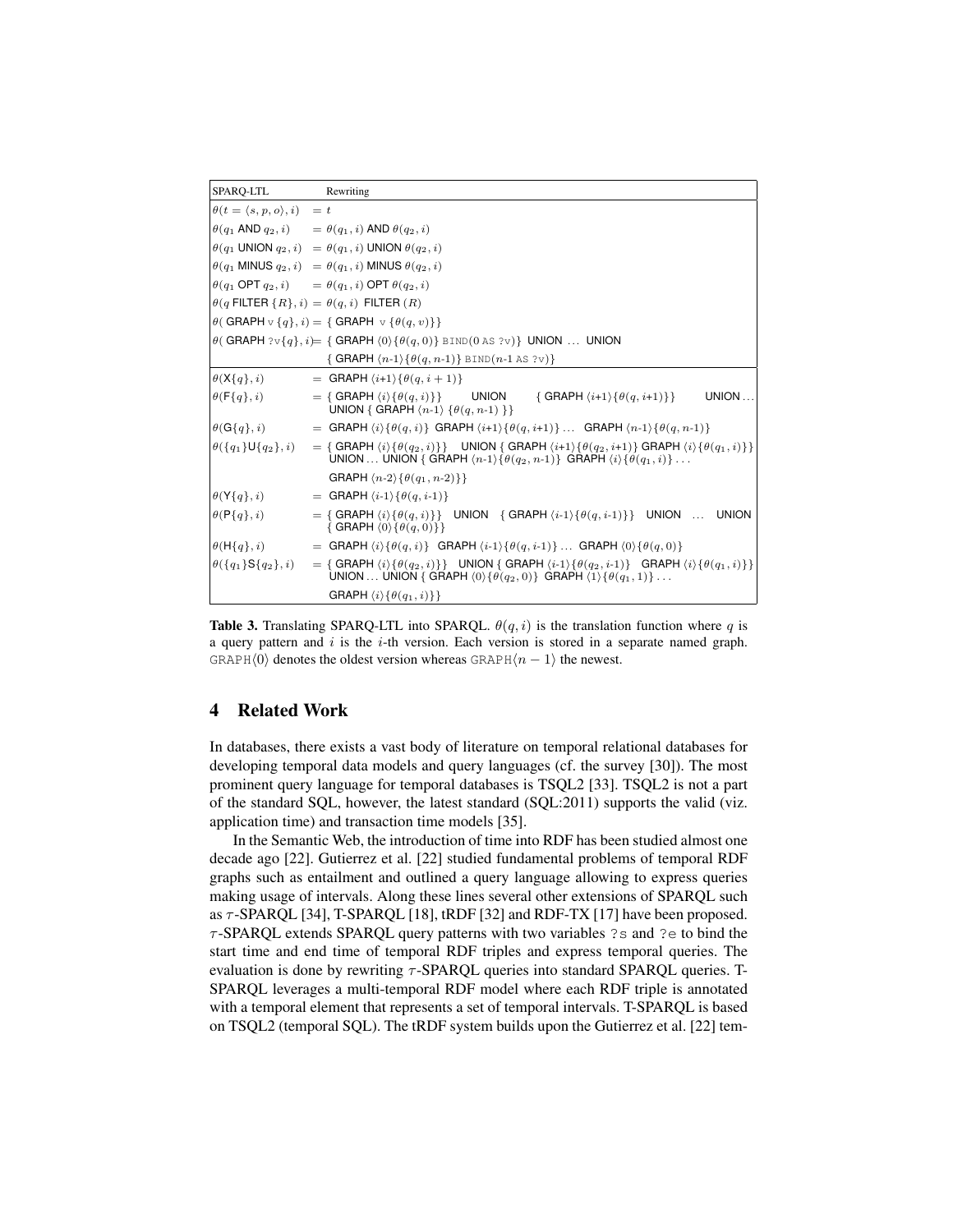poral RDF model. tRDF queries are evaluated using an index (viz. tGrin) based on a strategy that clusters RDF triples using a graphical-temporal distance. RDF-TX [17] offers both a temporal extension of SPARQL and an indexing system based on the compressed multiversion B+ tree approach from relational databases. SPARQL-ST is a query language for spatiotemporal RDF data [31]. It extends SPARQL with spatial and temporal variables. The temporal variables appear in the fourth position of valid time temporal triple patterns (i.e., when temporal triples are represented by quads); and thus, these variables can be mapped into time intervals upon query evaluation. Additionally, SPARQL-ST proposed a new filter operator called TEMPORAL FILTER which supports temporal constraints based on Allen's interval relations [1]. Furthermore, an extension of SPARQL-ST called stSPARQL, using the valid time model, is studied in [5, 24], which uses linear constraints to query valid time spatiotemporal RDF data (stRDF). stSPARQL is implemented and integrated into Strabon<sup>7</sup> that extends SPARQL with a set of temporal functions designed based on Allen's interval algebra. It has also functions for time interval intersection, union, and so on. While stSPARQL is based on Allen's interval algebra, SPARQ-LTL is based on LTL and is able to support stSPARQL's temporal functions via the FILTER operator. A logic-based approach for representing validity time in RDF(S) and OWL 2 is reported in [29]. Based on this approach, the authors extend SPARQL by augmenting basic graph patterns with a number of temporal relations such as *during*, *occurs*, *at*, and so on. No implementation is available for the proposed query language. Our goal is to enable the querying of historical RDF data with two tenets: (i) using *existing SPARQL processors*; (ii) providing a *concise, expressive and readable temporal language*. Surprisingly, despite the plethora of related work, none of the existing approaches can fulfill these desiderata. Approaches like tRDF and RDF-TX have the advantage of using ad-hoc indexing strategies. However, this introduces problems of index construction/maintenance and require non-standard components, thus hindering their applicability on existing SPARQL processors. RDF-TX and tRDF consider a subset of SPARQL (basic graph patterns) and the semantics of the temporal language is only given in terms of SPARQL; we provide semantics for temporal operators. None of these languages ( $\tau$ -SPARQL, T-SPARQL, tRDF, and RDF-TX) has focused on conciseness and readability of temporal queries, leaving to the user the burden to encode in standard SPARQL the temporal parts. On the contrary, SPARQ–LTL works with an abstract syntax that offers a rich class of (abstract) temporal operators inspired by Linear Temporal Logic [14]. We also want to mention: (i) proposals like tOWL [28] that focus on designing extensions to incorporate time; (ii) temporal conjunctive query answering (e.g., Borgwardt et al.[7]); (iii) translation of SPARQL into LTL (e.g., Mateescu et al.[26, 19], Artale et al. [3, 2]); (iv) approaches like the DBpedia Wayback Machine [10] that allow to retrieve data at a certain timestamp (provided by the user). Our approach differs from (i), (ii), (iii) in the fact that we focus on an extension of SPARQL to write concise and readable temporal queries, and query processing on existing SPARQL processors; as for (iii) we proceed in the opposite direction, expressing LTL operators in SPARQL. Finally (iv), only focus on providing access to an entity at a given time and do not offer any temporal query language. We point other relevant literature in the area [11, 23, 20, 27, 4].

 $^7$ Strabon is a spatiotemporal RDF store http://www.strabon.di.uoa.gr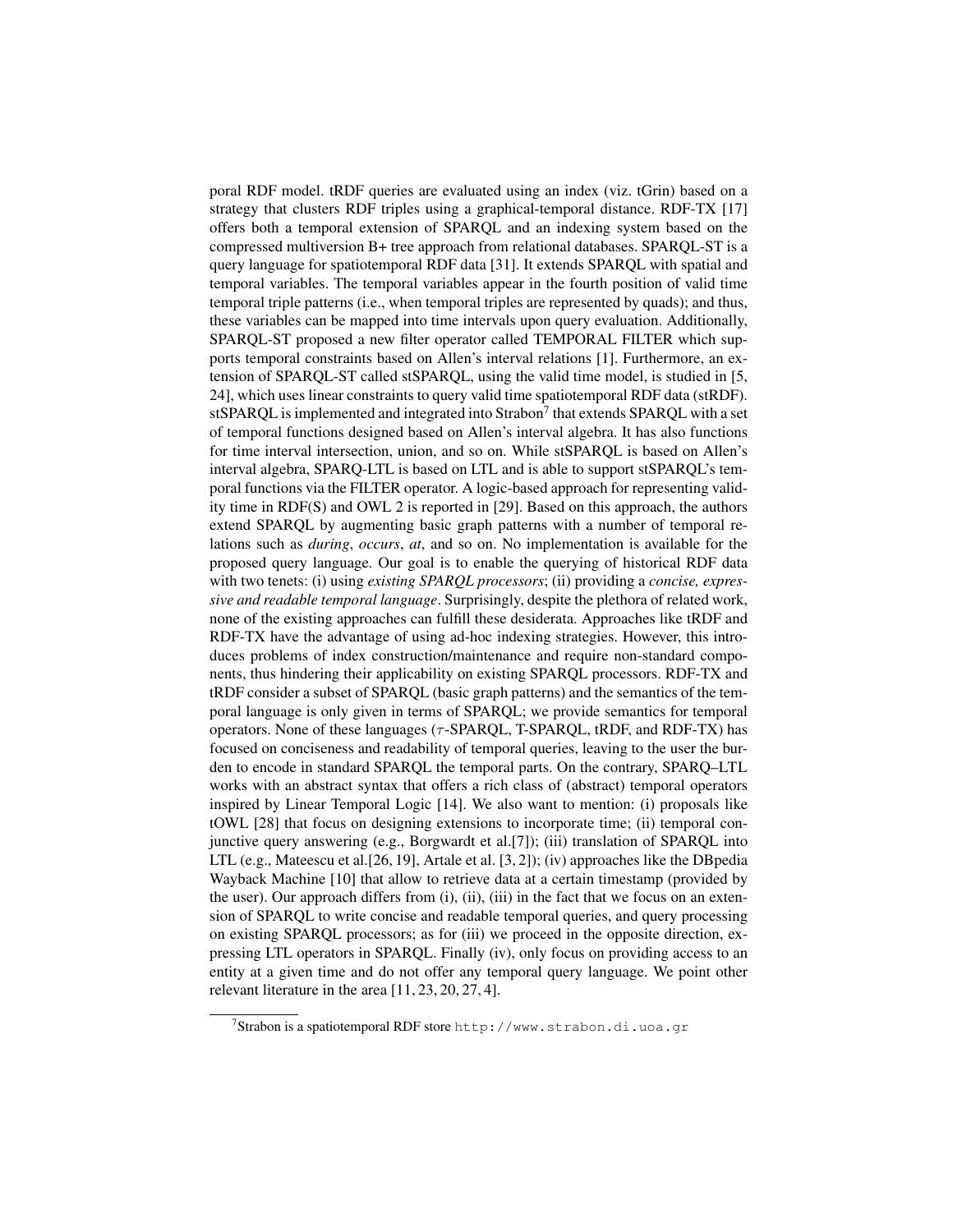## 5 Experimental Evaluation

In the experimental evaluation we measured: *(i)* query running time when translating a SPARQ–LTL query; *(ii)* query succinctness.

Datasets. We used both local and remote datasets. We considered data (person data and infoboxes) from the latest 7 versions of DBpedia<sup>8</sup> and loaded each version in a separate named-graph by using Blazegraph<sup>9</sup> as SPARQL processor. All the experiments have been performed on an Intel i5 machine with 8GBs RAM. Results reported are the average of 10 runs. Table 4 reports the size (in millions of triples) of the (local) data loaded in each version along with the percentage of updated (Upds), added (Adds) and removed (Dels) triples between versions.

| <b>Version</b>    | <b>Size</b> |                                | Upds   Adds   Dels |      |
|-------------------|-------------|--------------------------------|--------------------|------|
| 3.6               | $\sim40M$   |                                |                    |      |
| 3.7               |             | $\sim$ 51M 11.2 % 6.3 % 2.1%   |                    |      |
| 3.8               |             | $\sim$ 59M 16.5%               | 6%                 | 2.9% |
| 3.9               |             | $\sim$ 66M 36.8% 15.5% 3.7%    |                    |      |
| $\overline{201}4$ |             | $\sim$ 78M 23.2% 14.4% 3.9%    |                    |      |
| $\overline{2015}$ |             | $\sim$ 84M 11.5% 6.3% 7.3%     |                    |      |
| 2016              |             | $\sim$ 86M  4.4%   3.2%   1.2% |                    |      |

Table 4. Statistics about the versions of DBpedia considered.

Running Time. We used a set of 10 SPARQ–LTL queries including from one to four temporal constructs. In the first experiment, we measured the query time after translating the queries. Running times are reported in Table 5. As it can be observed the running time for all queries is in the order of tens of seconds.

|                | Query Time $(s)$ |                          | Query Time(s) |
|----------------|------------------|--------------------------|---------------|
| O1             |                  | О6                       | 12            |
| O <sub>2</sub> | 23               | O7                       | 23            |
| O <sub>3</sub> | 11               | O8                       | 32            |
| Q <sub>4</sub> | 14               | $\overline{\mathrm{O}9}$ | 33            |
|                |                  | O10                      | 31            |

Table 5. Running Time.

We noted that the query time grows almost exponentially with the number of temporal constructs involved. Indeed, each temporal construct requires a certain number of UNION queries. The cost in terms of time to load all the version was of about 3h (on a

<sup>8</sup>http://downloads.dbpedia.org

<sup>9</sup>https://www.blazegraph.com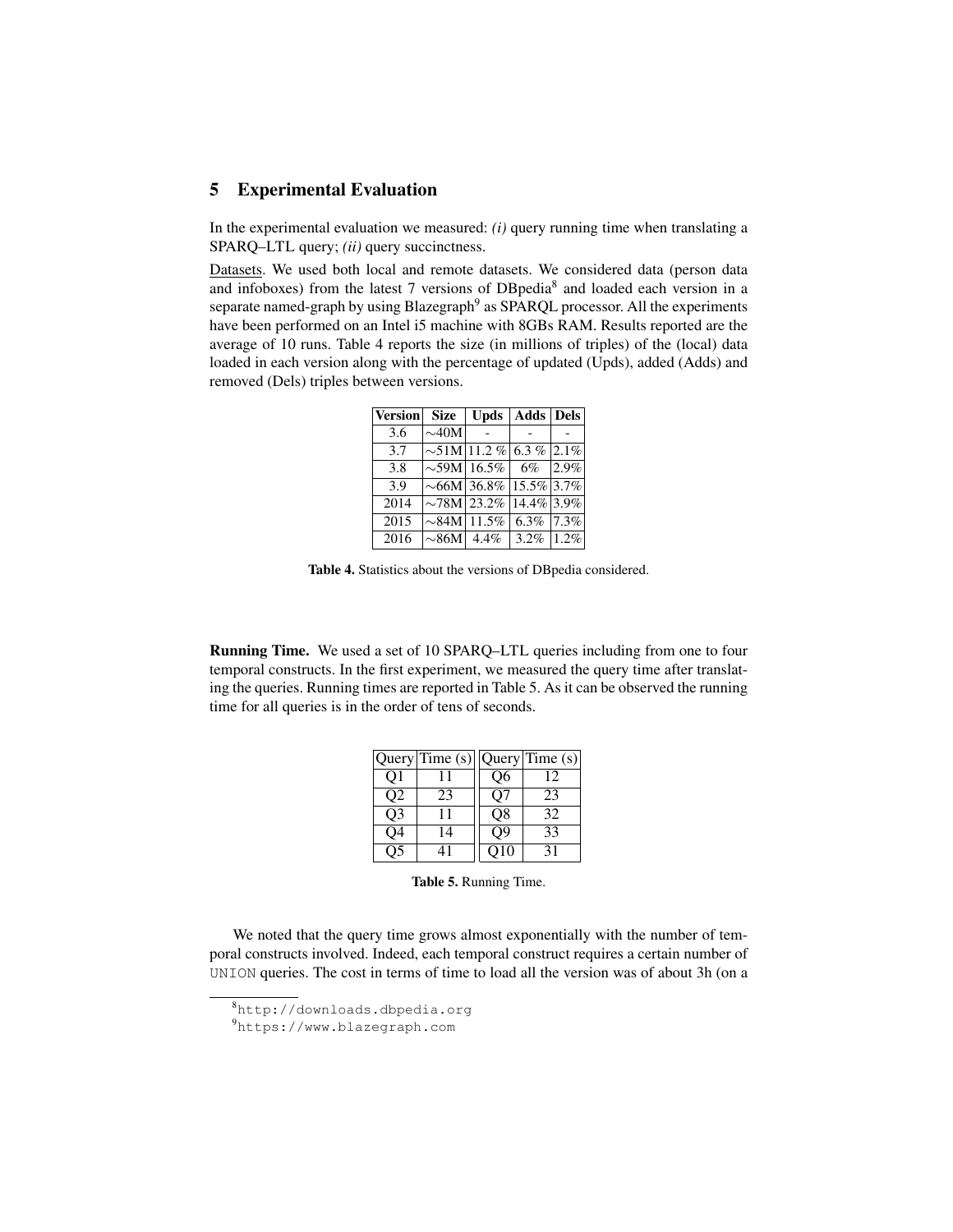laptop), with a total storage space for all the versions of about 50 GBs. To give a sense of the amount of redundancy introduced by this approach, we noticed that the ∼40% of triples are left untouched along all the versions. Overall, this approach has the advantage of providing an immediate way for querying historical RDF data. The cost that one has to pay consists in loading different data versions plus data redundancy. The level of redundancy that can be afforded depends on the dataset; for datasets of small/medium size like DBpedia this may be bearable.

Query Succinctness. We measured the length, in terms of number of characters, of the SPARQ–LTL queries considered along with their translations. Fig. 3 shows the result of this analysis. It is worth to point out that: *(i)* SPARQ–LTL queries not only are shorter but also more readable; *(ii)* the user deals with a lower number of variables.



Fig. 3. Query length for SPARQ–LTL and translations.

## 6 SPARQ–LTL and other Archiving models

We now give a hint of how SPARQ–LTL can be used with other archiving models. In particular we focus on timestamps and leave as a future work a complete treatment of this topic. Timestamps allow to establish the time (or the version) at which a certain event is true. In this setting, a temporal RDF graph is a graph where triples  $\langle s, p, o \rangle$  in the graph have a fourth element that represents validity  $[v_1, v_2]$ , i.e.,  $(\langle s, p, o \rangle, [v_1, v_2])$ . As mentioned in Section 2.3, for triples that do not change at all across versions the validity can be omitted. The syntax of a graph in this setting is usually given by *reifying* temporal facts into non-temporal facts [21]. We represent a temporal triple  $(\langle s, p, o \rangle, [v_1, v_2])$  in RDF as shown in Fig. 4.

The advantage of this approach over the independent versions model is that data are stored in one graph, although requiring an effort to generate and keep up to date the validity of triples. In terms of storage space, this approach requires at most (only for triples that change) four triples instead of one.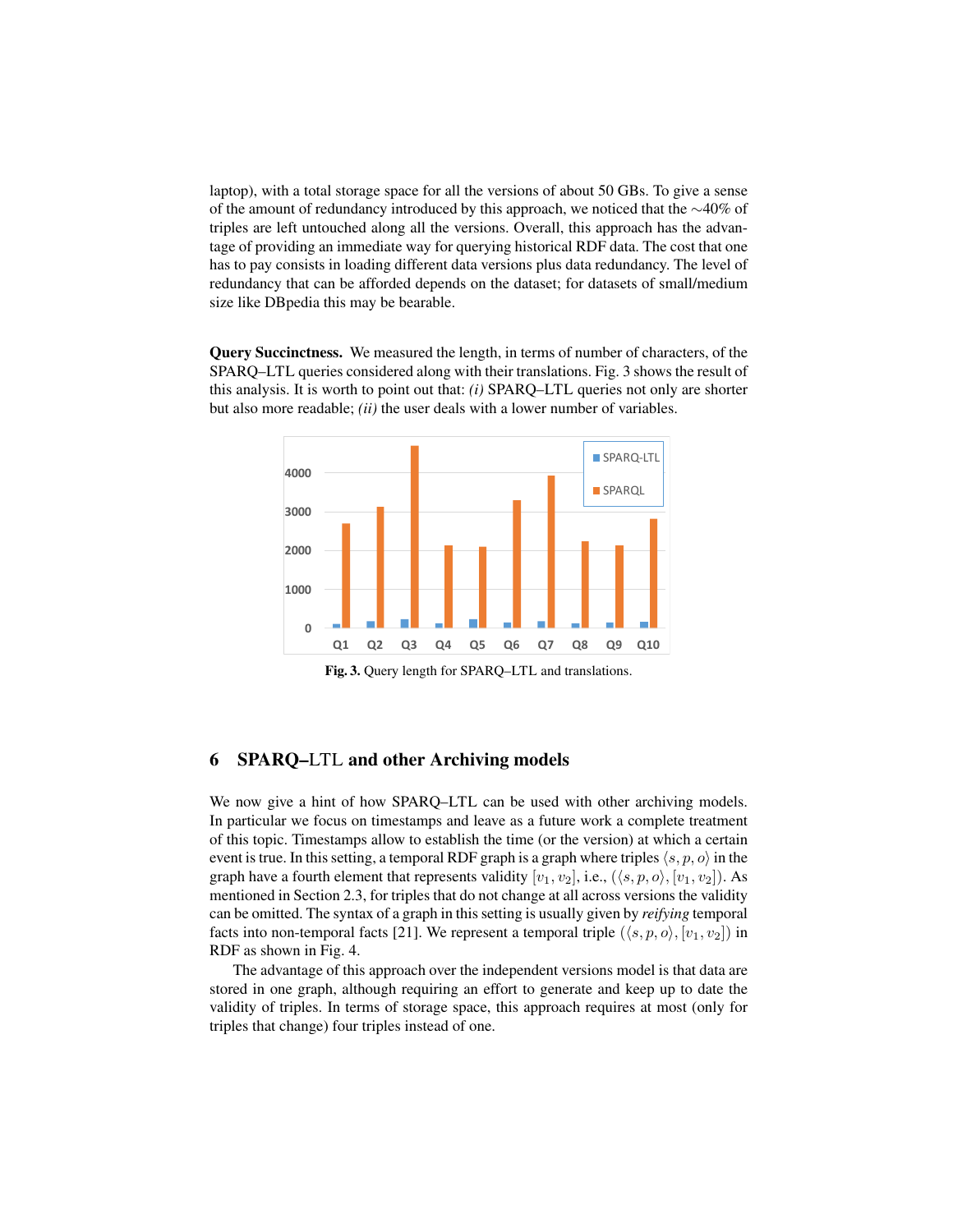| $ s p $ :x.              |                      |
|--------------------------|----------------------|
| $:$ $x \times p \circ$ . |                      |
|                          | _:x :validFrom v1.   |
|                          | :x :validThrough v2. |

Fig. 4. Triples with the timestamps model.

The independent versions model can be cast into the timestamp model as follows: (i) start with the oldest data version  $(v_1)$  and represent each triple as  $\langle s, p, o \rangle$ ; (ii) for each version  $v_i$ ,  $i > 1$ , if  $\langle s, p, o \rangle$  (resp.,  $(\langle s, p, o \rangle, [v_j, \_])$ ) was in  $v_{i-1}$  and is not in  $v_i$ add  $(\langle s, p, o \rangle, [v_1, v_{i-1}])$  (resp.,  $(\langle s, p, o \rangle, [v_i, v_{i-1}])$ ); (iii) if  $\langle s, p, o \rangle$  was not in  $v_{i-1}$ but is in  $v_i$  add  $(\langle s, p, o \rangle, [v_i, -])$ .

In this setting, the evaluation function used to define the semantics of SPARQ–LTL will not make usage of different (named) graphs (see Table 2) but will make usage of a single graph and leverage the validity information of triples. As an example, the operator EVENTUALLY whose semantics according to the independent versions is

$$
[\![\mathsf{F} \, q]\!]_{G_i} = \bigcup_{i \le j < n} [\![q]\!]_{G_j}
$$

with the timestamps is interpreted as:

$$
[\![\mathsf{F} \ q]\!]^{\mathit{v}_i}_{G} = \bigcup_{v_j : v_j \geq v_i} [\![q]\!]^{\mathit{v}_j}_{G}
$$

assuming that timestamps are expressed as integer values and  $v_i$  is the version from which  $F q$  is evaluated. Similarly, the translation of SPARQ–LTL into SPARQL now takes into account validity information that will be taken into account by using RDF predicates as those in Fig. 4. We give a hint via the following example, which also underlines the conciseness of SPARQ–LTL.

*Example 4. Select all footballers that always played with the same football team.*

| <b>SPARO-LTL</b>                                                                                                         | <b>Translation into SPAROL</b>                                                                                                                                                                                                                                                                                                                                                       |
|--------------------------------------------------------------------------------------------------------------------------|--------------------------------------------------------------------------------------------------------------------------------------------------------------------------------------------------------------------------------------------------------------------------------------------------------------------------------------------------------------------------------------|
| SELECT ?person WHERE {<br>EVENTUALLY{<br>?person :occupation :football_player.<br>ALWAYS{?person :member_of_team ?club.} | SELECT ?person WHERE {<br>?person :occupation ?x1.<br>?x1 :occupation :football_player.<br>OPTIONAL{?x1 :validFrom ?t1.}<br>OPTIONAL{?x1 :validThrough ?t2.}<br>{ ?person :member_of_team ?x2.<br>?x2 :member of team ?club.<br>OPTIONAL{?x2 :validFrom ?t3.}<br>OPTIONAL{?x2 :validThrough ?t4.}OPTIONAL<br>FILTER(((!BOUND(?t1)&&!BOUND(?t3))    <br>$(?t3=?t1)$ & $(!BOUND(?t4))$ |

## 7 Conclusions and Future Work

We described a novel formal language for querying historical RDF data called SPARQ– LTL. We presented a formal semantics along with translations that makes SPARQ– LTL queries usable in existing SPARQL processors. In this work, we focused on RDF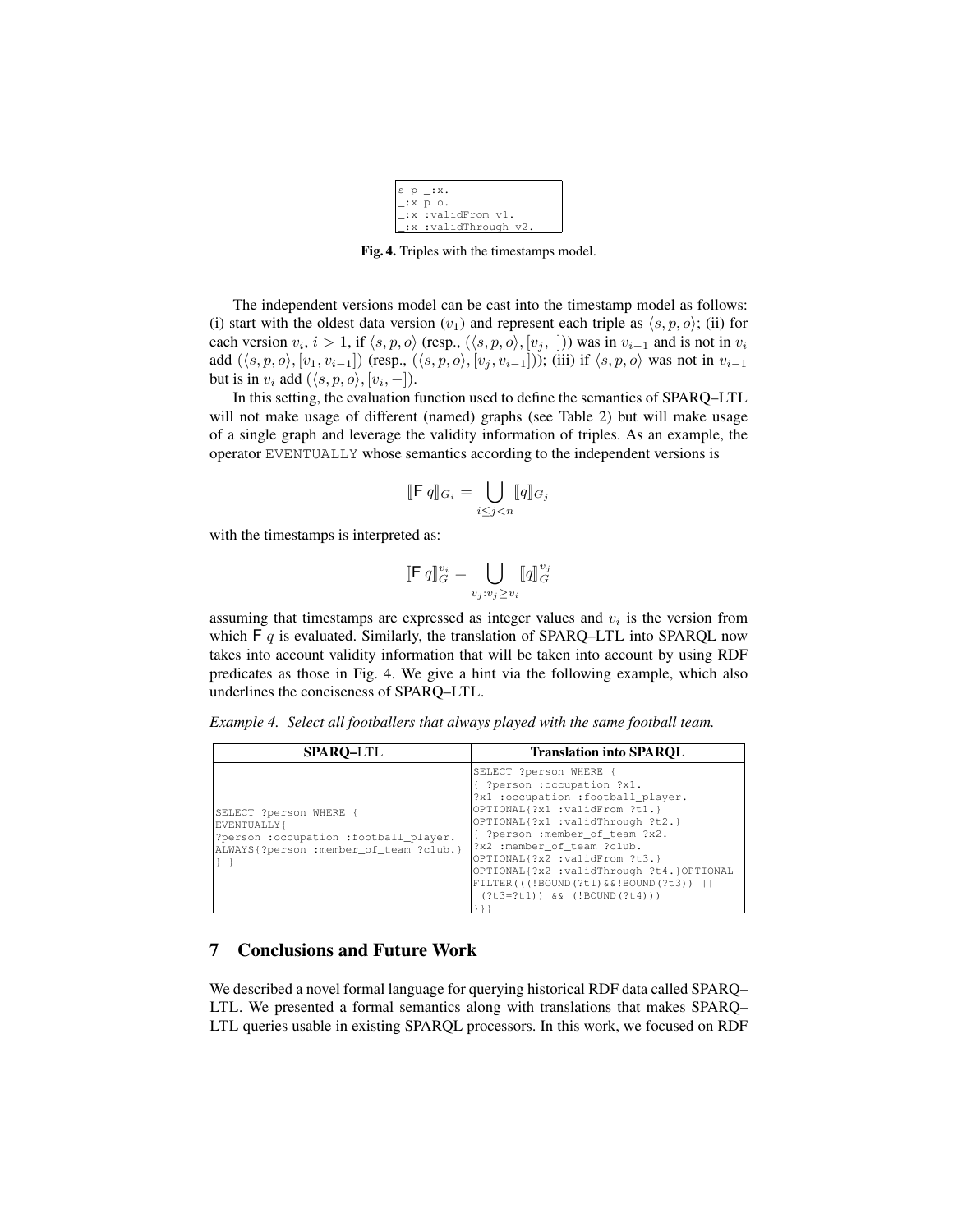archives with data stored in separate named graphs. As mentioned in Section 6 we are currently working on an extension of the language where archival RDF data are represented via timestamps. As a future work, we will explore the possibility to add other temporal features to the language and perform a more comprehensive experimental evaluation and comparison with related proposals also using benchmarks like BEAR [12]. We will also address temporal coalescing in the valid time model taking into account [6]. The inclusion of preferences [15] and the investigation of temporal navigational languages [16] are also in our research agenda.

### References

- 1. J. F. Allen. Maintaining knowledge about temporal intervals. *Communications of the ACM*, 26(11):832–843, 1983.
- 2. A. Artale, R. Kontchakov, A. Kovtunova, V. Ryzhikov, F. Wolter, and M. Zakharyaschev. First-order rewritability of ontology-mediated temporal queries. In *Proc. of the 24th Int. Joint Conf. on Artificial Intelligence (IJCAI'15)*, pages 2706–2712, 2015.
- 3. A. Artale, R. Kontchakov, V. Ryzhikov, and M. Zakharyaschev. Tractable interval temporal propositional and description logics. In *Proceedings of the Twenty-Ninth AAAI Conference on Artificial Intelligence, January 25-30, 2015, Austin, Texas, USA.*, pages 1417–1423, 2015.
- 4. S. Auer and H. Herre. A versioning and evolution framework for rdf knowledge bases. In *Perspectives of Systems Informatics*, pages 55–69. Springer, 2006.
- 5. K. Bereta, P. Smeros, and M. Koubarakis. Representation and Querying of Valid Time of Triples in Linked Geospatial Data. In *The Semantic Web: Semantics and Big Data, 10th International Conference, ESWC 2013, Montpellier, France, May 26-30, 2013. Proceedings*, pages 259–274, 2013.
- 6. M. H. Böhlen, R. T. Snodgrass, and M. D. Soo. Coalescing in temporal databases. In *VLDB'96, Proceedings of 22th International Conference on Very Large Data Bases, September 3-6, 1996, Mumbai (Bombay), India*, pages 180–191, 1996.
- 7. S. Borgwardt, M. Lippmann, and V. Thost. Temporalizing Rewritable Query Languages Over Knowledge Bases. *JWS*, 33:50–70, 2015.
- 8. A. Cerdeira-Pena, A. Farina, J. D. Fernández, and M. A. Martínez-Prieto. Self-indexing rdf archives. In *Data Compression Conference (DCC), 2016*, pages 526–535. IEEE, 2016.
- 9. G. D. De Giacomo and M. Y. Vardi. Linear Temporal Logic and Linear Dynamic Logic on Finite Traces. In *IJCAI*, 2013.
- 10. J. D. Fernández, P. Schneider, and J. Umbrich. The DBpedia Wayback Machine. In *SEMAN*-*TICS*, pages 192–195, 2015.
- 11. J. D. Fernandez, J. Umbrich, A. Polleres, and M. Knuth. Evaluating query and storage ´ strategies for rdf archives. In *Proceedings of the 12th International Conference on Semantic Systems*, pages 41–48. ACM, 2016.
- 12. J. D. Fernandez Garcia, J. Umbrich, and A. Polleres. Bear: Benchmarking the efficiency of rdf archiving. 2015.
- 13. V. Fionda and G. Grasso. Linking historical data on the web. In *ISWC Posters & Demonstrations Track*, pages 381–384, 2014.
- 14. V. Fionda and G. Greco. The Complexity of LTL on Finite Traces: Hard and Easy Fragments. In *AAAI*, 2016.
- 15. V. Fionda and G. Pirro. Querying graphs with preferences. In ` *Proceedings of the 22nd ACM international conference on Information & Knowledge Management*, pages 929–938. ACM, 2013.